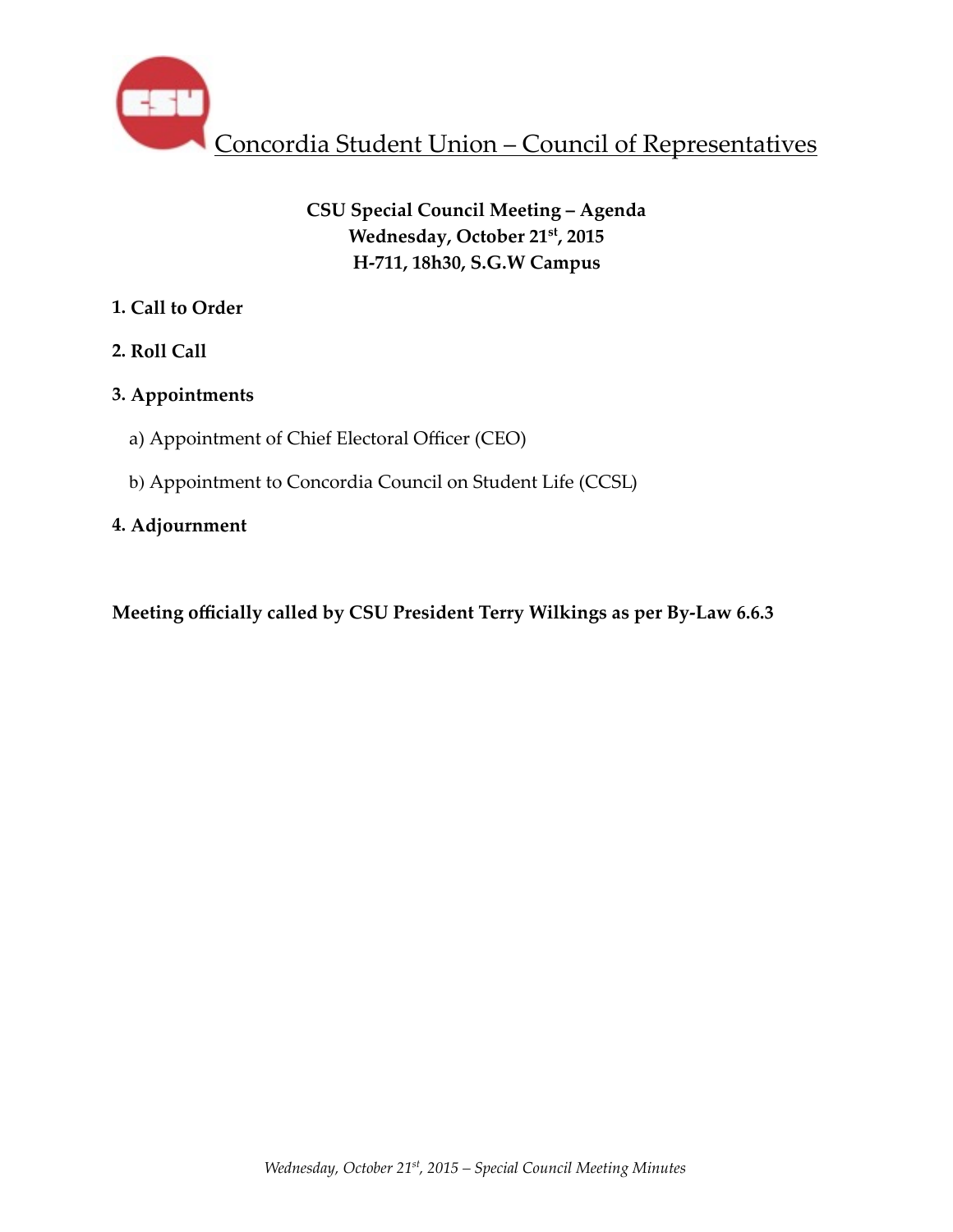

# **CSU Special Council Meeting – Minutes Wednesday, October 21st, 2015 H-711, 18h30, S.G.W Campus**

## **1. CALL TO ORDER**

Meeting is called to order at 18h53.

We would like to acknowledge that Concordia university is on the traditional territory of the Kanien'keha:ka (Ga-niyen-gé-haa-ga), a place which has long served as a site of meeting and exchange *amongst nations. Concordia recognizes, and respects the Kanien'keha:ka (Ga-niyen-gé-haa-ga)* as the *traditional custodians of the lands and waters on which we meet today.* 

### **2. ROLL CALL**

Council Chairperson: *Mat Forget* Council Secretary: *Caitlin Robinson*

Executives present for the duration of the meeting consisted of *Gabrielle Caron* (VP Sustainability), *Lori Dimaria* (VP Clubs & Internal), *Gabriel Velasco* (VP External & Mobiliza%on), *Terry Wilkings* (President) and *Chloë Williams* (VP Loyola).

Executives absent for the duration of the meeting consisted of *Anas Bouslikhane* (VP Finance), Marion *Miller* (VP Academic & Advocacy) and *John Talbot* (VP Student Life).

Councillors present for the duration of the meeting consisted of *Michael Giesbrecht* (Arts & Science), Adrian Longinotti (Arts & Science), *Lucinda Marshall-Kiparissis* (Arts & Science), *Terry Ngala* (Arts & Science), Aloyse Muller (Arts & Science), Geneviève Nadeau-Bonin (Arts & Science), Jason Poirier-Lavoie (Arts & Science), *Benjamin Prunty* (Arts & Science), and Rami Yahia (ENCS).

Councillors absent for the duration of the meeting consisted of *Omar Al Khin* (JMSB), Jenna Cocullo (Arts & Science), *Simon Dansereau* (JMSB), *Jana Ghalayini* (ENCS), *Rachel Gauthier* (JMSB), *Sanaz Hassan Pour* (Fine Arts), *Faddy Kamel* (ENCS), *Hassan Mogharbel* (ENCS), *Marcus Peters* (Arts & Science), *Melanie Romer* (Arts & Science), *Fadi Saijari* (JMSB), *Leyla Sutherland* (Fine Arts) and *Michael Wrobel* (Arts & Science). 

### **3. APPOINTMENTS**

### **a) Appointment of Chief Electoral Officer (CEO)**

**Chloë Williams**: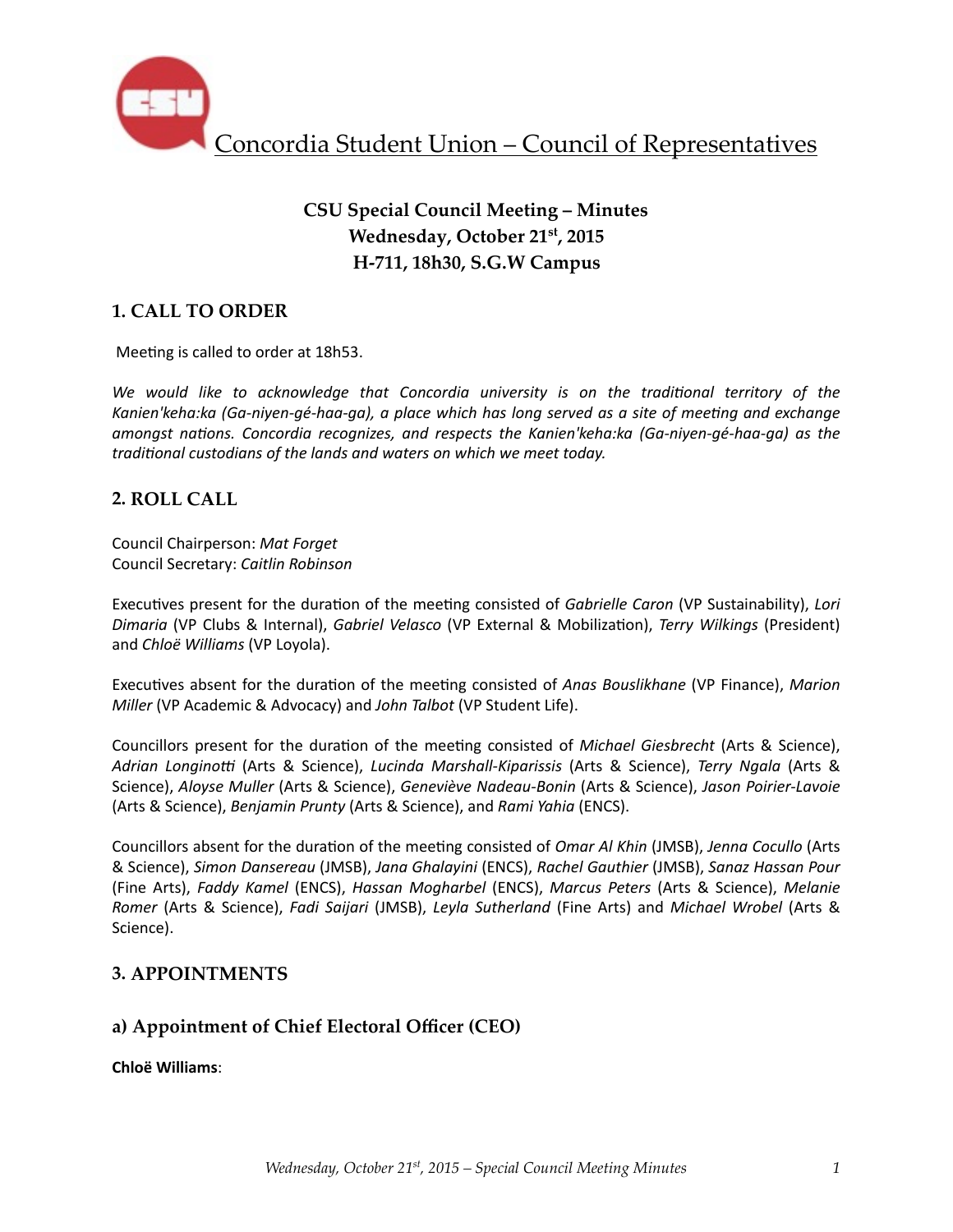

Concordia Student Union – Council of Representatives

WHEREAS Mohammad AINagger was the most qualified and experienced candidate to apply; 

BE IT RESOLVED THAT Mohammad AINagger be appointed as the new Chief Electoral Officer (CEO) for the Concordia Student Union.

#### Seconded by **Aloyse Muller**.

**Chloë Williams:** We heLd the CEO interviews on Friday. Myself, Rami, Jana, Hassan and Anais the student-at-large were present, along with Mohammad, the former CSU CEO. The interviews went really well and we had two (2) candidates present themselves, despite putting the call-out through Facebook, and the CSU newsletter. Both were strong candidates, however Mohammed AlNagger, just because he did the position and was DEO last year, was stronger. We would like to have Council appoint him as CEO, and we recommend that the other candidate, Derisha Sirkanthan, apply for the DEO position because I think that she would be strong. She is also a first year student and has a long time to be at Concordia which is a positive. After we make this motion, **Gabe** will make a motion regarding the Bylaws.

**Michael Giesbrecht**: I want to speak to the fact that last year during the elections he was very thorough, objective and neutral, so I think that he is a great option.

**VOTE**  In favour : 8 Opposed: 0 Abstentions: 0

#### *Motion carries.*

#### **Gabriel Velasco**:

BE IT RESOLVED THAT for the 2015 By-Elections, the announcement of the polls will take place on the 29<sup>th</sup> of October (*SR 263*), that the nominations period will take place between the 30<sup>th</sup> of October and the 6<sup>th</sup> of November, inclusively (SR 269), and that on the 30<sup>th</sup> of October, the Chief Electoral Officer shall issue public notice of additional policies and directives for the duration of the elections period (*SR 265*).

#### Seconded by **Jason Poirier-Lavoie.**

Gabriel Velasco: This is regarding the time delays of the announcement of the polls so that they match the Bylaws. The Standing Regulations that are mentioned talk about the nominations period, the announcement of the polls and the documents which need to be given out. The way that school started this year was awkward, beginning a week later than usual, and the proposed nominations period will be eight (8) days instead of ten (10). What would have been October  $23^{rd}$  is October  $29^{th}$ , and October  $26^{th}$ is October 30<sup>th</sup>. The actual elections times are the same, along with the polling period.

**Terry Wilkings:** A couple of years back they had expanded the duration of the nominations period to take into account for a lack of participation, specifically from the Fine Arts faculty, but obviously since then we have had full representation from Fine Arts consistently, so that measure was exhausted in terms of the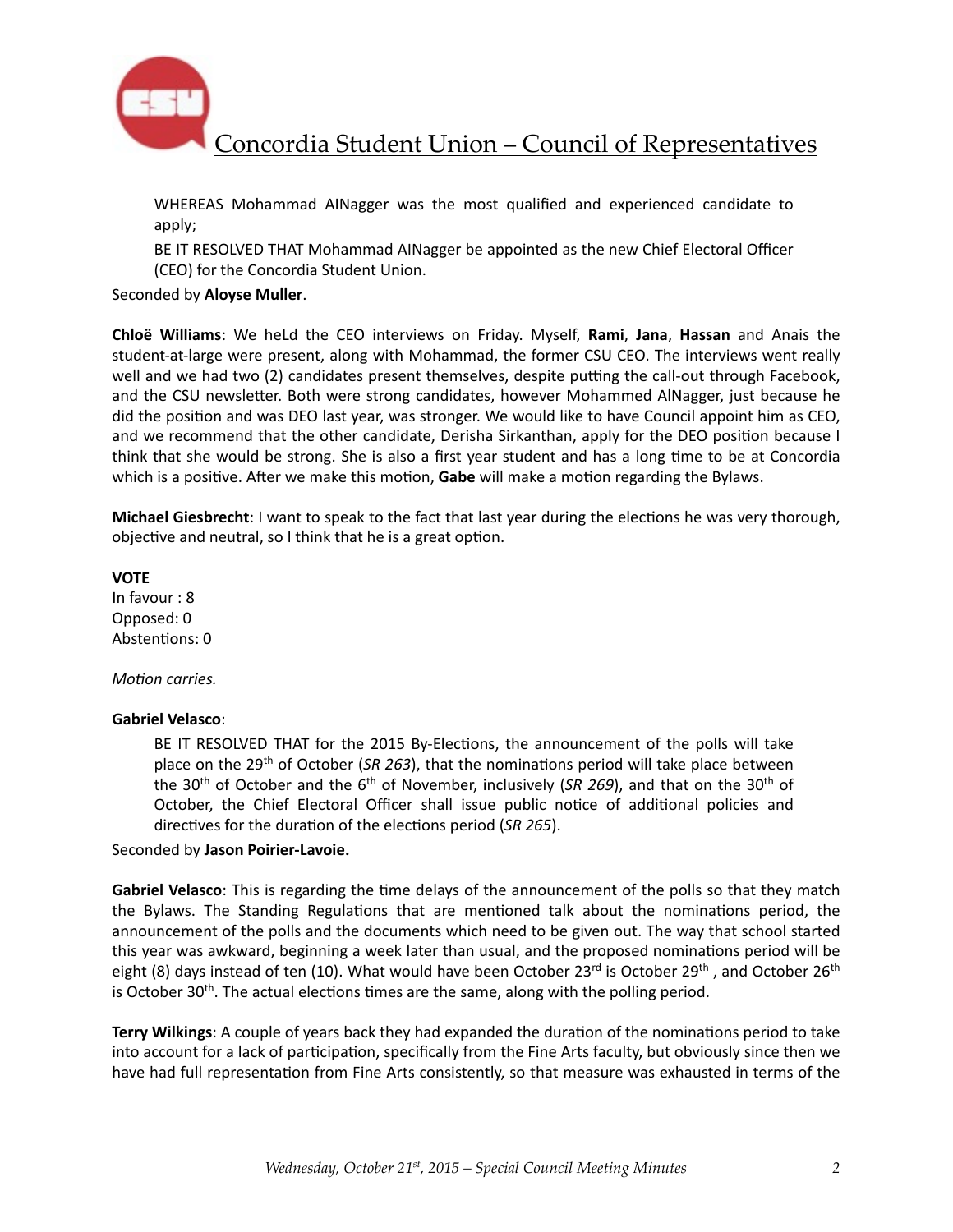

Concordia Student Union – Council of Representatives

function it was supposed to perform. We are following the same delays as the year previous. We should maybe review this at the Policy Committee.

### **VOTE**

In favour : 8 Opposed: 0 Abstentions: 0

*Motion carries.* 

### **b) Appointment to Concordia Council on Student Life (CCSL)**

**Chloë Williams** moves to appoint Theo Denieul to sit on the Concordia Council on Student Life (CCSL).

Seconded by **Benjamin Prunty**. 

**VOTE** In favour : 7 Opposed: 0 Abstentions: 1 (Adrian)

*Motion carries.* 

**Chair**: Before adjournment I will read out excusals from the executive who missed this meeting, and the excusals are for this meeting and the one to be held right after this. Marion, John and Anas have sent regrets. 

**Benjamin moves** moves to excuse Anas Bouslikhane, Marion Miller and John Talbot from this meeting of Council and the one right after it, and to waive the \$100 penalty for each of these meetings. Seconded by **Aloyse Muller**. 

### **VOTE**

In favour : 8 Opposed: 0 Abstentions: 0

*Motion carries.* 

### **4. ADJOURNMENT**

**Michael Giesbrecht** moves to adjourn. Seconded by **Geneviève Nadeau Bonin**. 

**VOTE**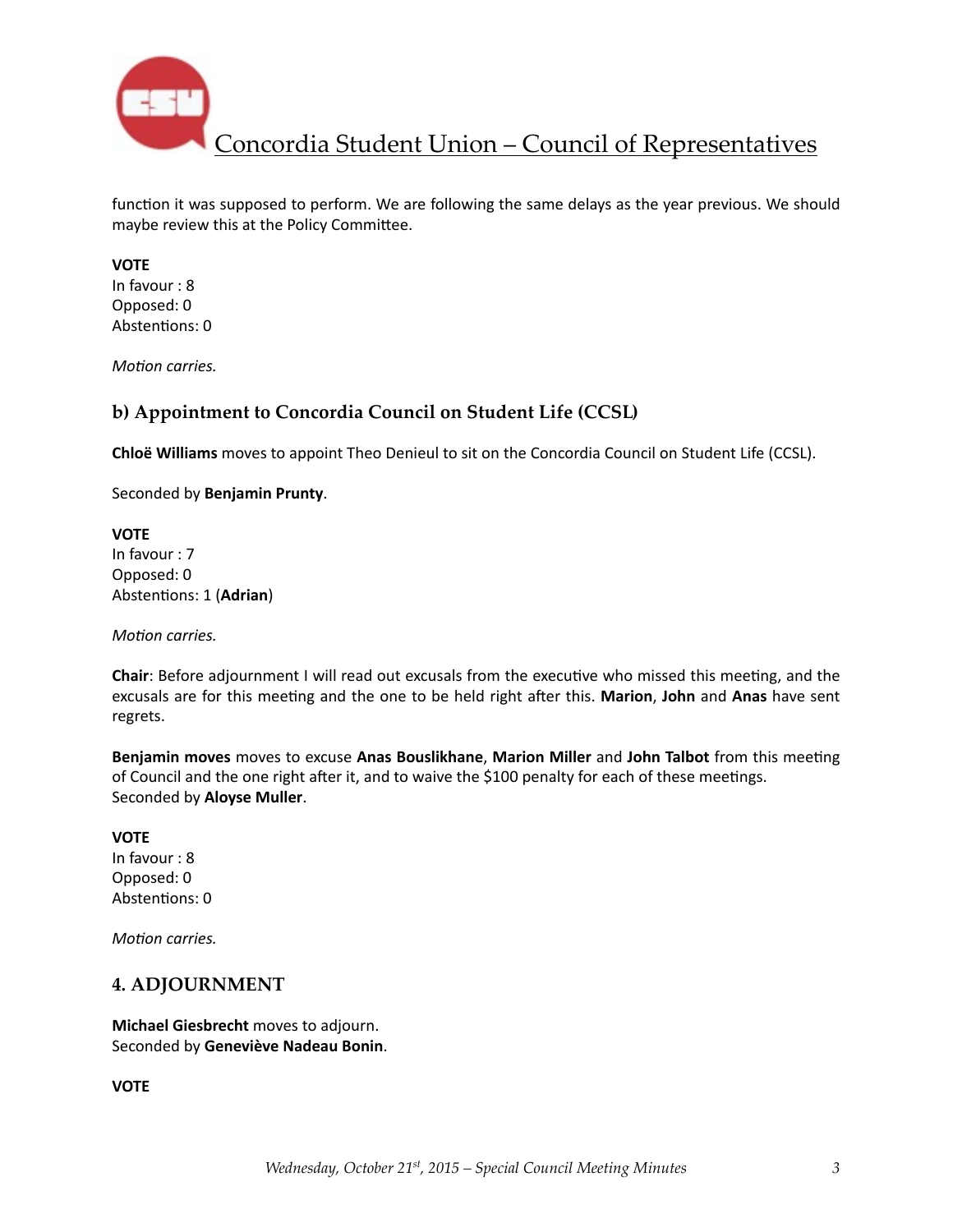

In favour : 9 Opposed: 0 Abstentions: 0

*Motion carries.* 

*Meeting is adjourned at 18h59.*